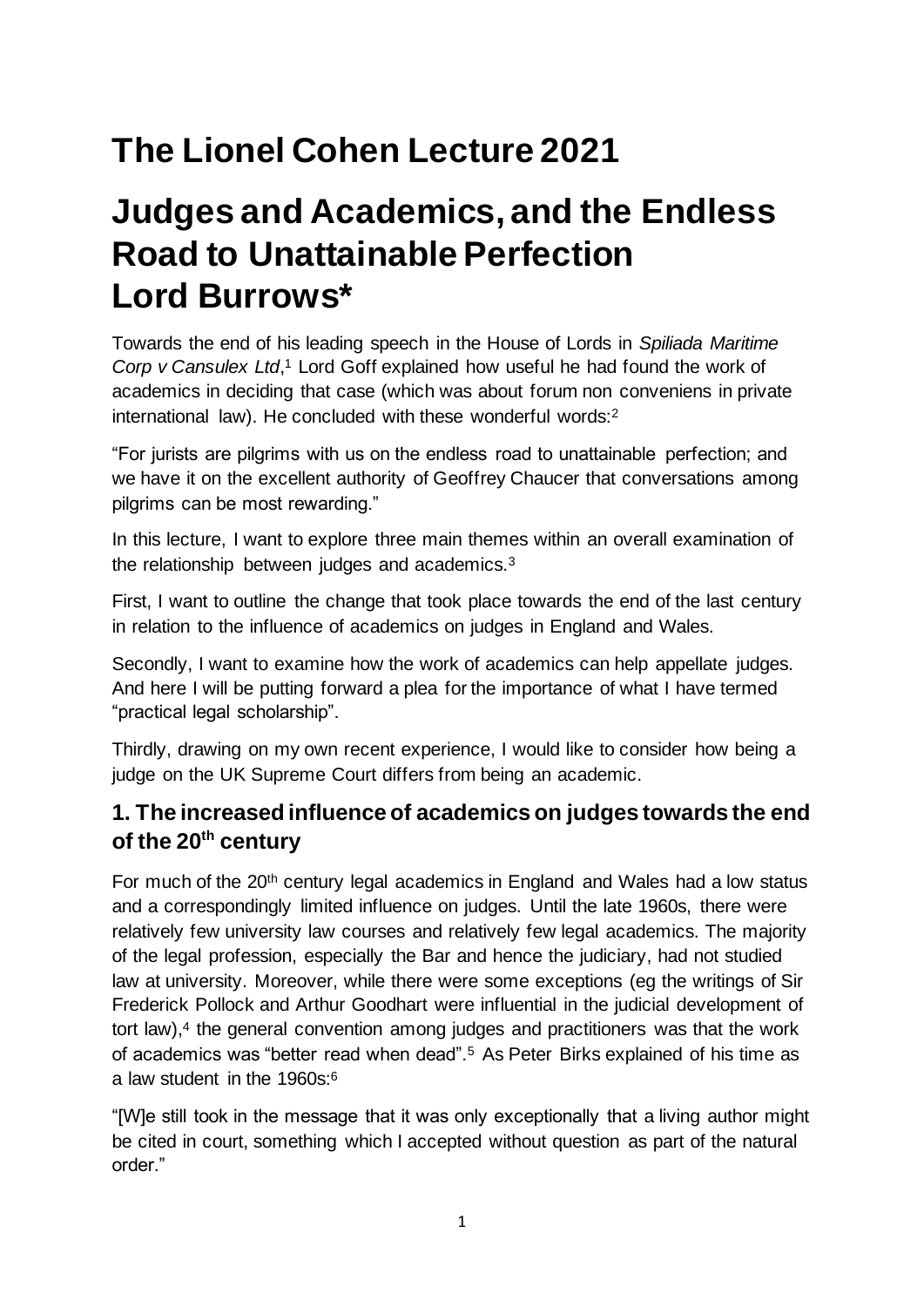<span id="page-1-0"></span>Jack Beatson summed up the position as follows:

 "Although a few individuals had some influence, in general until the mid-1960s British academic lawyers lacked status and prestige [compared] with practitioners and judges and with academics in other disciplines."7

 As a clear illustration of this, Neil Duxbury in his short book, *Jurists and Judges: An Essay on Influence*8 sets out in some detail the various views expressed by Sir Robert Megarry. Those views carry particular weight because Megarry was not only an excellent judge but also an impressive author and, indeed, he was the President in 1965-66 of the Society of Public Teachers of Law (now known as the Society of Legal Scholars). Duxbury suggests that, looking at several instances of Megarry's writings on academic lawyers, the impression conveyed by Megarry (and others like him) of academic lawyers (although one may have doubts whether this was really Megarry's intention), was as follows:

 "that they are, variously, delicate plants, loose cannons, an uncharismatic and whimsical bunch, unable to be trusted not to change their minds on points of law and unlikely to be able to perform the role of a judge; that they are sometimes too ponderous, at other times too expeditious, in articulating legal opinions; that they have the easy life of the armchair critic, under no pressure to provide solutions quickly and accountable to no-one should their solutions prove wrongheaded; that their work ideally ought not to be treated as secondary authority, or, if it is to be treated thus, must be used with circumspection; and their influence on counsel, should they ever have any, ought to be deemed undeserving of acknowledgement."<sup>9</sup>

As Duxbury concludes, at the end of that section of his book:

 "Small wonder that English academic lawyers in the past have, with regard to the courts, seemed somewhat attention-starved and blighted by a sense of inferiority."10

 The position appears to have long been different elsewhere. For example, as I have often heard it said, "In Germany, the professor is God: in England, the judge is God."11

 But over the last five decades, the position in England and Wales has changed dramatically. The biggest single driver of change was the expansion of universities, and hence law schools, in the 1960s. This produced a corresponding increase in the number of law degrees and law students and, along with the acceptance of the Ormrod Committee's 1971 recommendation<sup>12</sup> that law should be a graduate career, this has meant that it has become the norm, with some notable exceptions, for judges to have law degrees and sometimes postgraduate law degrees.

 Another influential factor was the creation of the Law Commission in 1965. This successful, and highly respected body, advises the government on legislative law reform and is made up of five Law Commissioners, supported by government lawyers. Significantly those five commissioners have almost invariably comprised a judge as Chair, one barrister, one solicitor and two legal academics.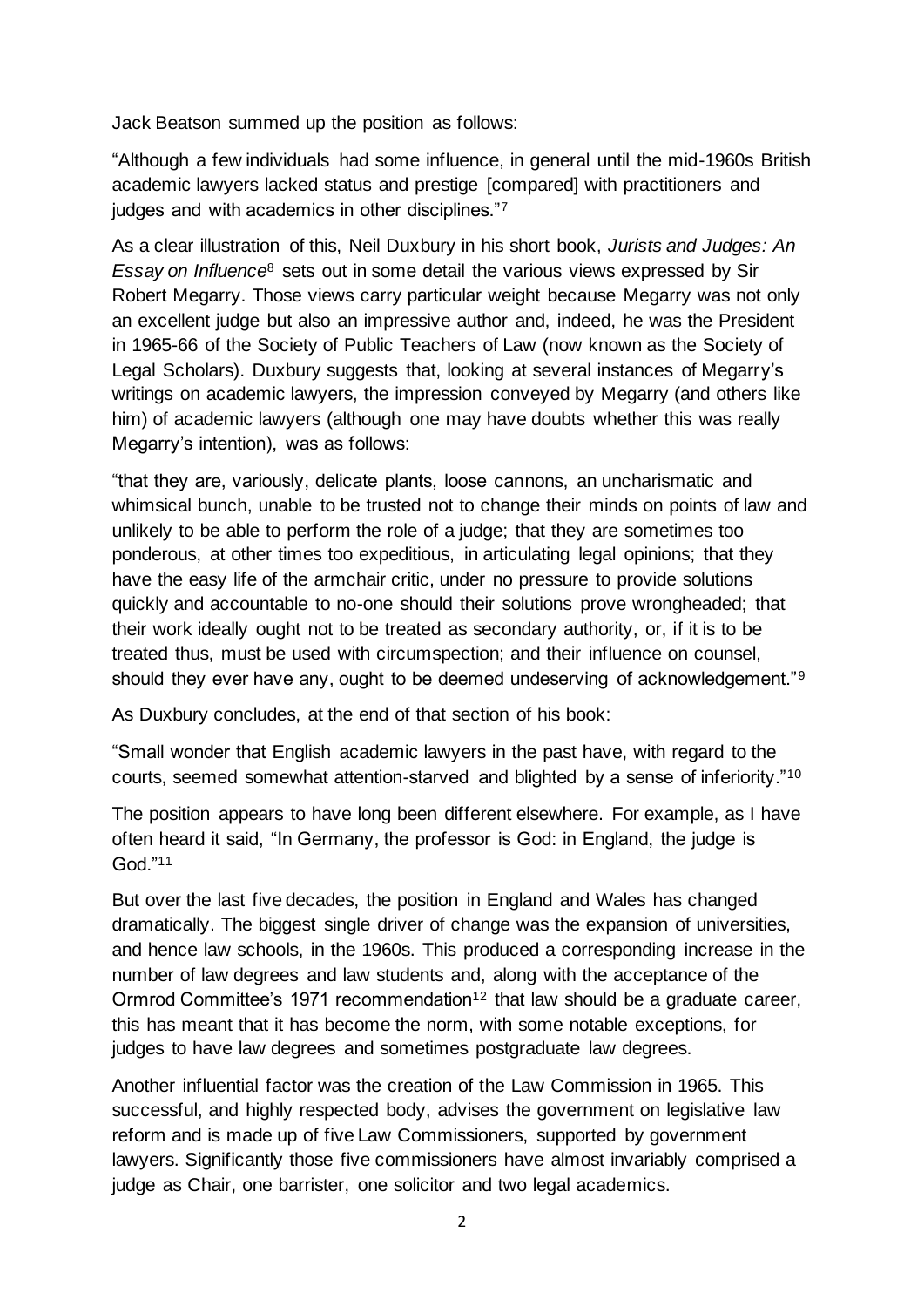A high profile and major academic triumph came in the mid-1980s when, following stinging criticism by Glanville Williams13 of the House of Lords' decision in *Anderton v Ryan*,<sup>14</sup> on attempting the impossible in criminal law, the House of Lords quickly reversed that decision in *R v Shivpuri15* relying on that article by Williams despite what Lord Bridge referred to as "language … that is not conspicuous for its moderation."16 By the late 1980s academic work was regularly being cited in the House of Lords and, according to research recently carried out at my request, the number of citations increased steadily throughout the 1990s and the first few years of the 2000s before levelling off at roughly the present citation level.<sup>17</sup>

 In addition, judges and academics now commonly share platforms at legal conferences and seminars, judges often contribute, alongside academics, to published collections of essays, and academics, judges and practitioners have occasionally worked together on projects and working groups.

 Two individuals in particular may be singled out as propelling this move towards a closer working relationship between academics and judges.

 The first was Lord Goff. His career took him from being a law don at Lincoln College Oxford to the commercial Bar and then up the various rungs of the judicial ladder before he became senior law lord (the equivalent of the President of the Supreme Court) in 1996. Famously he was the joint author, with Gareth Jones, of the  wonderful and innovative *The Law of Restitution*, the first edition of which was published in 1966. However, particularly important for my theme this evening is the Maccabean Lecture in Jurisprudence he gave in 1983 entitled *The Search for Principle* in which he set out, with characteristic clarity, the different but complementary roles that judge and jurist play. As he explained:

 "Judge and jurist adopt a very different attitude to their work. For the [judge], the overwhelming influence is the facts of the particular case; for the [jurist], it is the idea… [But] different though judge and jurist may be, their work is complementary; and…today it is the fusion of their work which begets the tough, adaptable system which is called the common law."<sup>18</sup>

 The other particularly influential figure, this time from academia, was Peter Birks. His brand of scholarship – in which he presented rational and clear pictures of the law – appealed greatly to many judges. Equally important were his many years of service as Honorary Secretary of the SLS. Birks used this role to push forward the view that legal academia was a third branch of the legal profession alongside solicitors and barristers and his brilliant mind, charismatic personality, and infectious enthusiasm for all matters legal, helped significantly to raise the status and profile of the legal academic in the UK.

 Several other senior judges in the 1990s and early 2000s made clear their respect for the work of academic lawyers, among them Lord Steyn, Lord Nicholls, Lord Bingham and Lord Millett. Indeed it was Steyn LJ, as he then was, in the Court of Appeal in *White v Jones*, 19 a case on solicitor's negligence following the earlier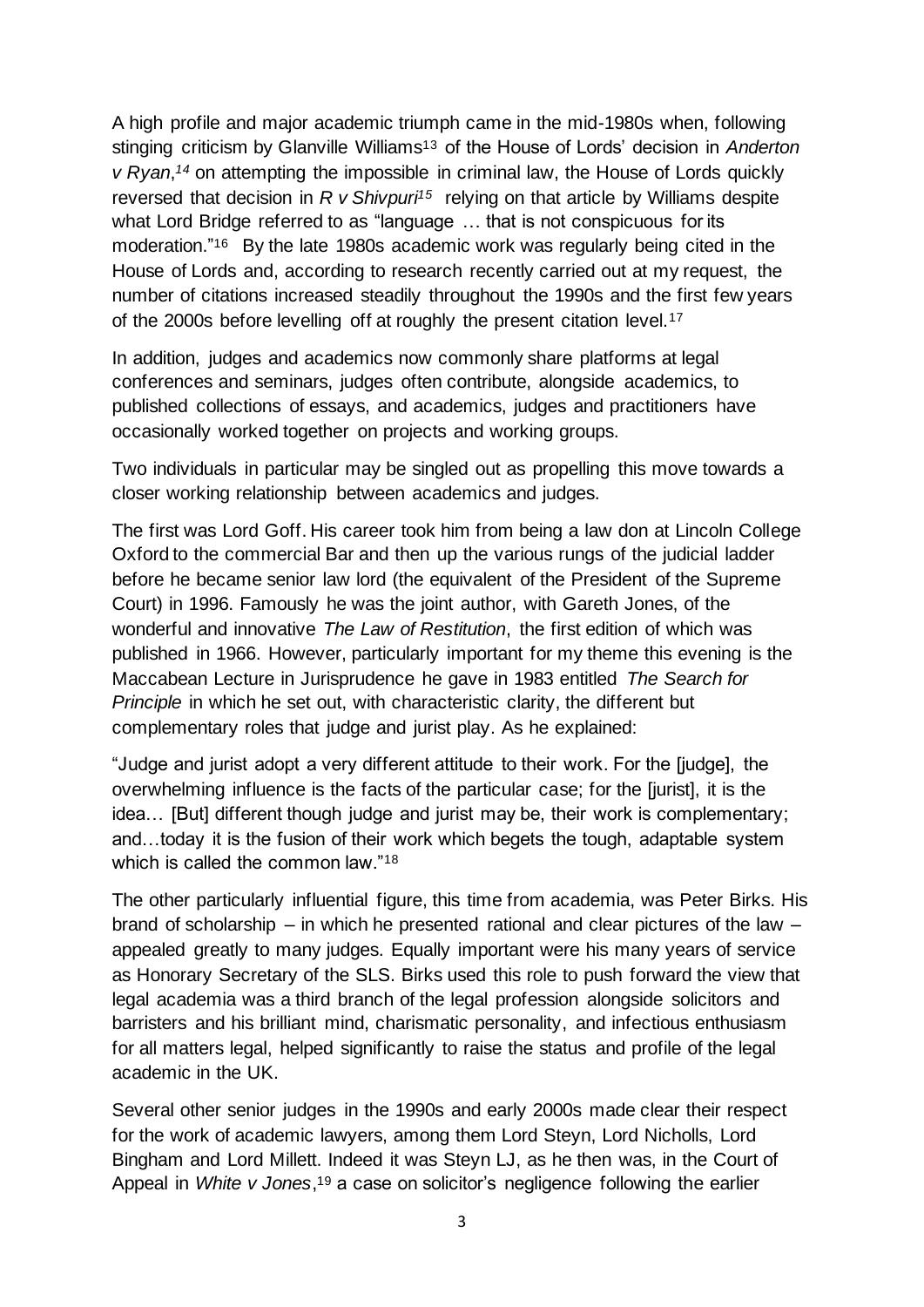similar case of *Ross v Caunters*, 20 who made clear that he wanted counsel, in their submissions, to refer him to relevant academic material. He said this:

 "The question decided in *Ross v Caunters* was a difficult one. …. It is therefore not altogether surprising that the appeal in the present case lasted three days, and that we were referred to about 40 decisions of English and foreign courts. Pages and pages were read from some of the judgments. But we were not referred to a single piece of academic writing on *Ross v Caunters*. … [T]raditionally counsel make very little use of academic materials other than standard textbooks. In a difficult case it is helpful to consider academic comment on the point… [I]t is arguments that influence decisions rather than the reading of pages upon pages from judgments. … [Academic] material, properly used, can sometimes help to give one a better insight into the substantive arguments. I acknowledge that in preparing this short judgment the arguments for and against the ruling in *Ross v Caunters* were clarified for me by academic writings."

 It is perhaps also of relevance to the change in influence of academics on judges in the UK that several judges of the modern era had themselves been academics. In addition to Lord Goff one thinks of, for example, Lord Hoffmann, Lord Rodger, Lord Justice Kay, Lord Justice Beatson, Sir Ross Cranston, and especially influential, not least given her ultimate position as President of the Supreme Court, Lady Hale who, like Jack Beatson and Ross Cranston, had been a full-time academic for decades before becoming a High Court judge.

 My own perception is that, over my 40 years as an academic lawyer, any inferiority that academics once felt in relation to judges has largely disappeared. Similarly, I believe that, at least in general, judges no longer look down on the work of academics. Rather on both sides there is a healthy respect for the work of the other.

As Lord Neuberger elegantly expressed it in a lecture in 2012:21

 "I believe that we English judges have come a long way from the rather sterile state of affairs where judges and professors were ships which passed each other in the night. It seems to me that we now find ourselves in a position where – to swap Longfellow for Shakespeare – there is perhaps between the two professions a marriage of true minds."

This leads on to my second theme.

### **2. How can academic work help judges?**

 In understanding the complementary role that academics and judges play, it is clear that, crucially, the writings of academics can help to place a particular dispute into a larger context and can thereby assist the proper judicial development of principle. Practitioners and judges, by training, have had to deal with cases by spending a great deal of time focussing on the facts. In contrast, academics generally take the facts as a given and are primarily interested in the law and its application to the given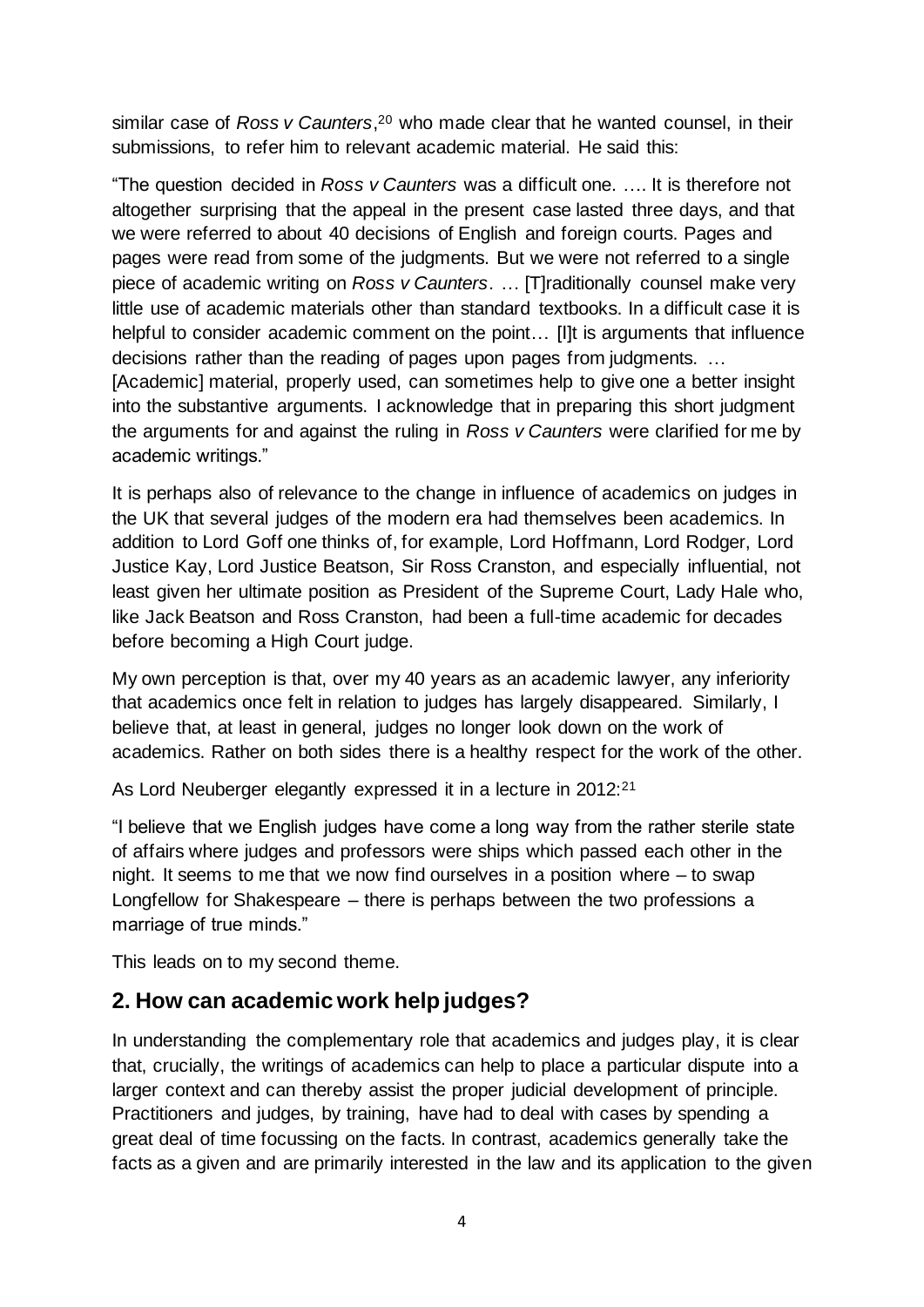facts. The academic therefore approaches a case not bottom-up from the facts but top-down from the law. In simple terms, what the academic can bring to the appellate judge is the big picture of the law. He or she can provide the judge with how it is that the particular case fits or may fit within the larger coherent whole that comprises the common law. The academic is also well-placed to explain relevant policies<sup>22</sup> and to offer critiques of past decisions.

Lord Goff in his Maccabean lecture explained the complementary roles in this way:

 "Jurists…do not share the fragmented approach of the judges. They adopt a much broader approach, concerned not so much with the decision of a particular case, but rather with the place of each decision in the law as a whole."<sup>23</sup>

 However, at this point, I need immediately to ring alarm bells. The sad truth is that the sort of practical legal scholarship that I am describing – that can directly help a judge in deciding a case – is now regarded by many in academia as old-fashioned and dull. The trend is towards providing deeper theories of the law, whether based on economic analysis, or sociology or philosophy. Plainly deep theory has a part to play in understanding the law. But it is a long way from what courts find helpful in deciding cases. It follows that, in my view, the pursuit of theory should not be at the expense of traditional doctrinal scholarship which can assist the law in action in its most direct form in the [courts.](https://courts.24)<sup>24</sup> The courts want the academic analysis of the law in language and at a level which they can understand and use in their judgments. They want legal reasoning – designed to produce practical justice - and not reasoning

from another discipline.<br>As Lord Rodger wrote: As Lord Rodger wrote:

 "[O]ne has to wonder whether it is altogether satisfactory for academic writers to go direct to the more theoretical aspects of a subject without ever really engaging with the nitty-gritty of how it actually operates in practice."25

 In other words, studying law first and foremost requires that one truly knows and understands the details of the law; and one acquires that knowledge and understanding by doctrinal analysis and practical legal reasoning. As Lady Hale has said:26

 "traditional doctrinal scholarship … is the proper basis of all legal scholarship. It is that sort of scholarship which leads to meaningful dialogue with the judges…"

 Harry T Edwards, an American appellate judge, famously denounced the disjunction between some United States law schools and practice in the courts, and called for a return to practical legal scholarship that was comprehensible by, and useful to, judges and practitioners.<sup>27</sup> Certainly, it is disappointing to find that, from the 1970s onwards, the number of articles in the top United States law journals that would excite an English doctrinal lawyer can be counted on the fingers of two hands.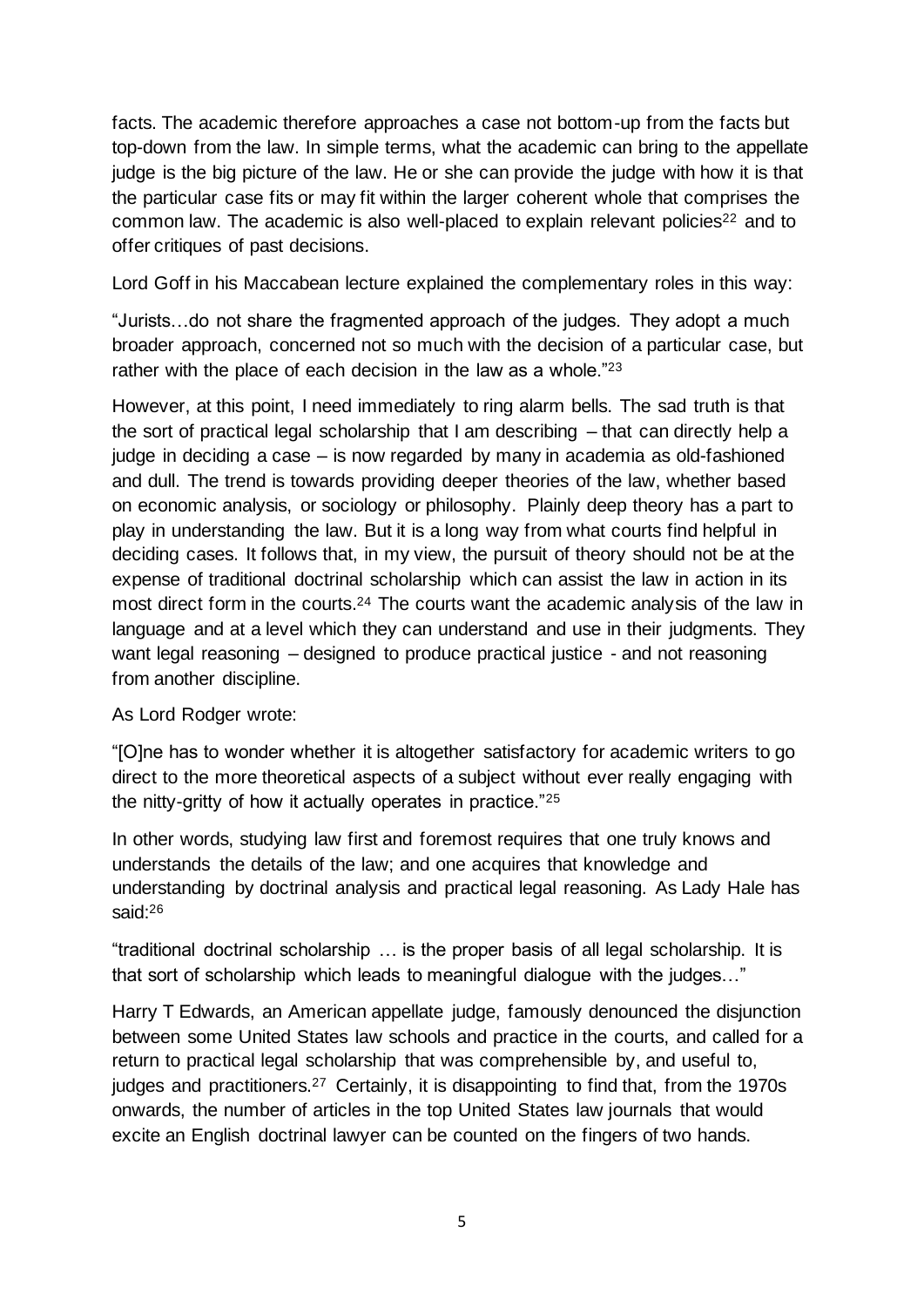Unfortunately, the disjunction that Edwards described in the USA is in danger of also becoming an accurate description of the relationship between law schools and the courts in England and Wales. We are hovering on the brink. From what I have already said, it can be seen that this turnabout has been remarkably swift. From having had relatively little influence on the courts until the late 1960s, legal academia appears to have enjoyed a golden age of influence for some 40 years but now looks as if it may be intent on throwing away the baby with the bathwater by giving the impression that what goes on in the courts, as a matter of legal reasoning and argument, is rather too dull and straightforward for high academic minds.

 Admittedly important figures have recently stood up for practical legal scholarship. I shall refer to just two. Professor Jane Stapleton, in her Clarendon Law Lectures at Oxford in 2018, *Three Essays on Torts* made a plea for young legal scholars not to reject what she termed "reflexive tort scholarship". In her words:

 "A core feature of this type of scholarship is that it takes the judicial role very seriously. It places at centre stage what judges do, how they understand their role, the reasons they give in justification of their decisions, and the vital constitutional responsibility they bear to identify and articulate developments in the common law. … It is because of its tight focus on judicial reasoning that reflexive tort scholarship is so well placed to assist judges, and indeed to collaborate with them in the process of the identification and articulation of the common law…. [T]his is at least as thrilling a prospect for a young legal scholar as any offered by grand...theories."<sup>28</sup>

 Similarly, the Hon Chief Justice Susan Kiefel AC of the High Court of Australia, in her recent article, "The Academy and the Courts: What do they Mean to Each Other Today?"29 said this:

 "Today, there are pressures on the academy which may have the effect of limiting the kind of research and writing which is useful to judges and professional lawyers. Funding may divert academic resources away from doctrinal law. It would be a great pity if judge-directed academic writing were substantially to decline. I say that not only from the point of view of judges, but also from that of the academy, and in particular young academics who may never experience what can be a kind of collaboration with the courts. It is my purpose here to encourage the continuance of that collaboration."

 In my relatively short time as a Supreme Court judge, it has been abundantly clear to me how useful practical legal scholarship can be in helping to decide a case. So, for example, I drew heavily on the work of academic lawyers in drafting my judgment in Enka Insaat Ve Sanayi AS v OOO Insurance Company Chubb<sup>30</sup> on the question of the proper law of an arbitration agreement. Similarly, I gained very significant help from the work of academic lawyers in my judgments in *Manchester Building Society v Grant Thornton UK LLP31* and *Khan v Meadows32* concerned with what English lawyers refer to as the scope of the duty of care, or the *SAAMCO* issue, in the tort of negligence.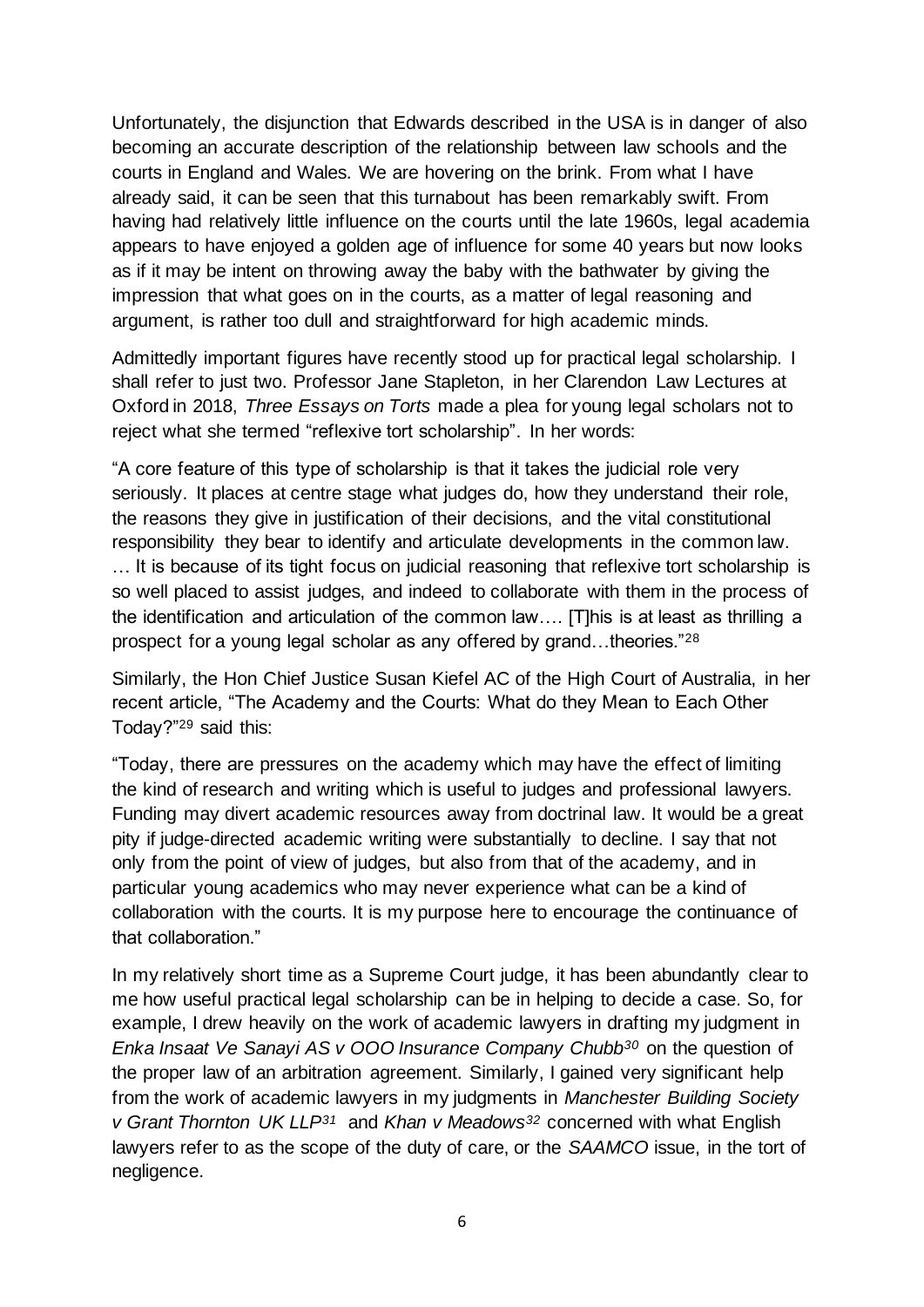My colleagues, Lords Reed and Hodge, giving the leading judgment in *Test Claimants in the FII Group Litigation v HMRC (No 2)<sup>33</sup> have recently recognised the*  important contribution of academics to the development of the law when they said as follows:34

 "Developments in judicial thinking … do not take place in a vacuum. Judgments are the culmination of an evolution of opinion within a wider legal community, to which practitioners, universities, legal journals and the judiciary all contribute."

 However, there is here an important point that I would like to make to judges in all appellate courts. Some judges appear reluctant to cite academic work even if they have relied on it or found it helpful. This is unfortunate. Not only is it unfair to individual academics whose work is not being acknowledged – for example, judicial citations of their work can help with promotion and, more generally, with a whole law faculty's research assessment rating - but, perhaps more importantly, it merely serves to undermine the importance of practical legal scholarship. In the modern era, a sure way for judges to kill off the practical legal scholarship that they find helpful is for them not to acknowledge properly the help that they receive from it. In a sense the trade-off for the help given by practical legal scholars is the judicial public acknowledgement of that help.

 Of course I am not suggesting that judges should cite academic work just for the sake of it, perhaps to make them appear more learned than they are, that is, as Lord Rodger put it, to demonstrate that he or she "has got the academic tee-shirt".<sup>35</sup> All I am saying is that, just as a judge will happily cite a past judgment, where helpful and relevant to his or her reasoning, a judge should be willing to cite academic work that has assisted in the formulation of his or her reasoning in deciding a case.

As Chief Justice Kiefel put it in her recent article:

 "[I]t has been said that judges have often written by reference to legal academic material, but without acknowledgement. This has been referred to in the United Kingdom as the 'well-established tradition of 'licensed plagiarism' by both Bar and Bench'.<sup>36</sup> I would like to think that this is a practice of the past and that these days acknowledgement is given where it is due."37

I turn now to the third and final of my themes.

## **3. How does being a judge on the UK Supreme Court differ from being an academic?**

 Given my unusual career (as the first person to be appointed to the highest court in the UK straight from academia), it may be thought that I am in an especially good position to offer insights on the answer to this question.

 Of course, there are some very obvious differences between being a judge and being an academic. On the Supreme Court, one is principally concerned with sitting as one of a panel, normally of five, to hear disputes between parties in which each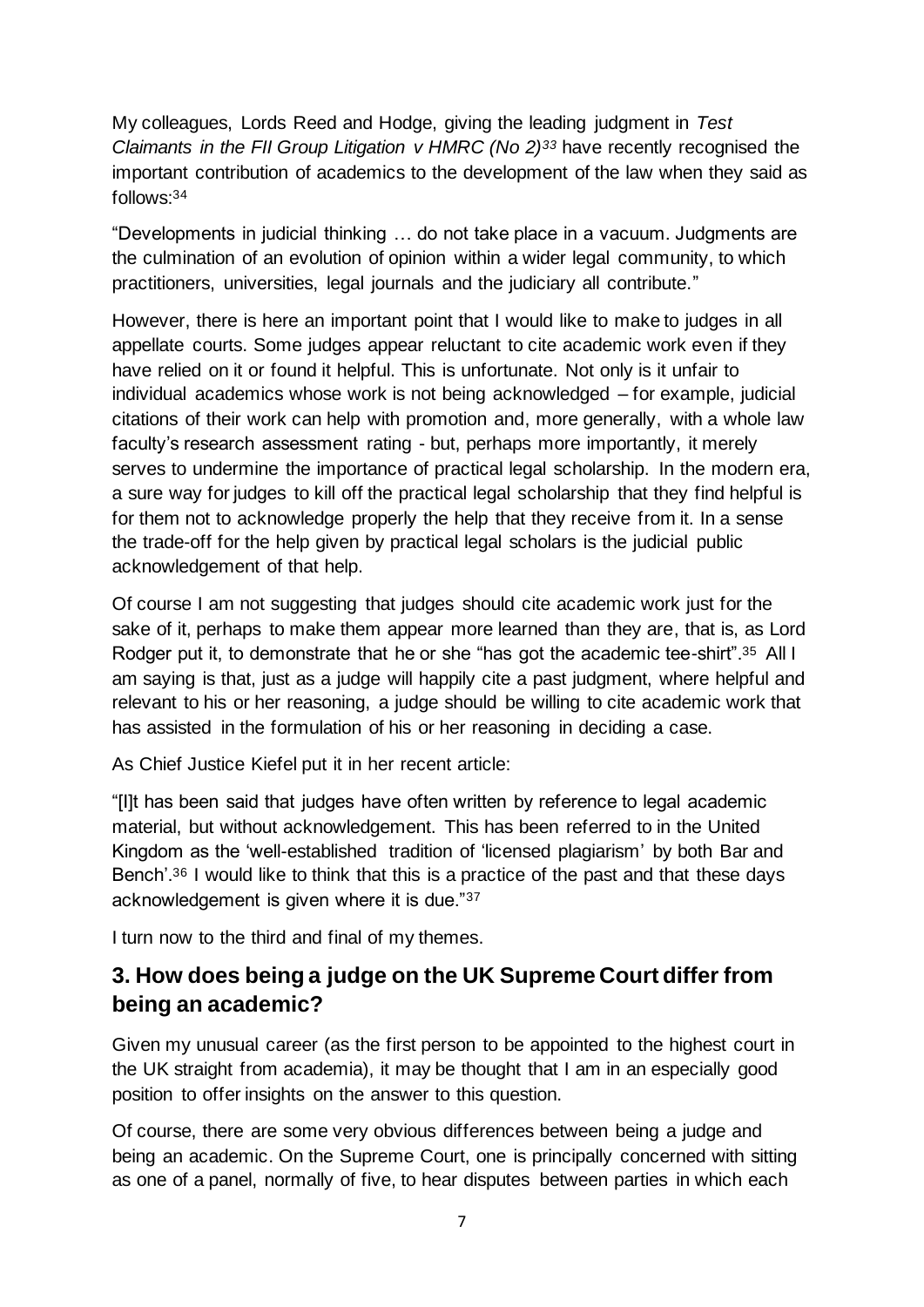side's lawyers present oral arguments in addition to their written submissions. And having sat through and taken part in the often highly interactive hearing, which normally lasts one day but can extend over several days, a Supreme Court judge must decide the dispute by the application of the law and must write a judgment, whether jointly or alone, or, at the very least, must make comments agreeing with a judgment written by one or more colleagues. Deciding cases by legal reasoning set out in a judgment after oral argument is the central role of a Supreme Court judge. In contrast, an academic lawyer spends his or her time researching the law, writing about the law and teaching the law.

 However, behind those obvious differences in role, there are a number of perhaps less obvious but important contrasts. I would like to highlight seven of these.

#### **(1) Academic freedom**

 As an academic one is free to say what one likes about the law and one is also free to decide which areas of the law one wishes to research into. On the Supreme Court, one cannot simply choose to sit in cases in which one may be said to have expertise or that one finds particularly interesting. Rather one has to become a generalist including, in my case, sitting in public law cases even though my academic expertise was almost entirely in private law. Indeed, it is precisely the wide variety of legal problems that one faces in the Supreme Court that makes the job both fascinating and demanding in equal measure. Another aspect of the contrast in freedom is that, if giving a public lecture or talking to students about the law, a Supreme Court judge cannot just say whatever he or she likes about a decided case. For example, it would be regarded as inappropriate to criticise, by going beyond what one has said in a judgment, the views of colleagues whose reasoning has differed from one's own in deciding a case. So for example, in the recent case, on lawful act economic duress,  of *Pakistan International Airlines v Times Travel*, I wrote a separate judgment from the lead judgment of Lord Hodge agreeing with the result but not with some of Lord Hodge's reasoning. I do not think it would be appropriate for me now to go beyond what I said in my judgment to comment publicly on why I consider my own view to be preferable to that of the majority. There is also a convention that, at least in general, one should not seek to reply to academic criticism of one's judgment. In addition, one clearly cannot disclose what went on behind the scenes in deciding the case, eg who said what in post-hearing deliberations. So, as a Supreme Court judge, and even though in an extra-judicial capacity, I have lost some of the previous freedom I enjoyed, as an academic, in talking about and writing about the law.

#### **(2) Working collegiately**

 While some academics choose to do so, there is no requirement for an academic to act in a collegiate way when writing about the law. That is, one does not have to take into account the views of others. One can write as an individual expressing purely one's own views and expressed in the way one thinks best. Although I did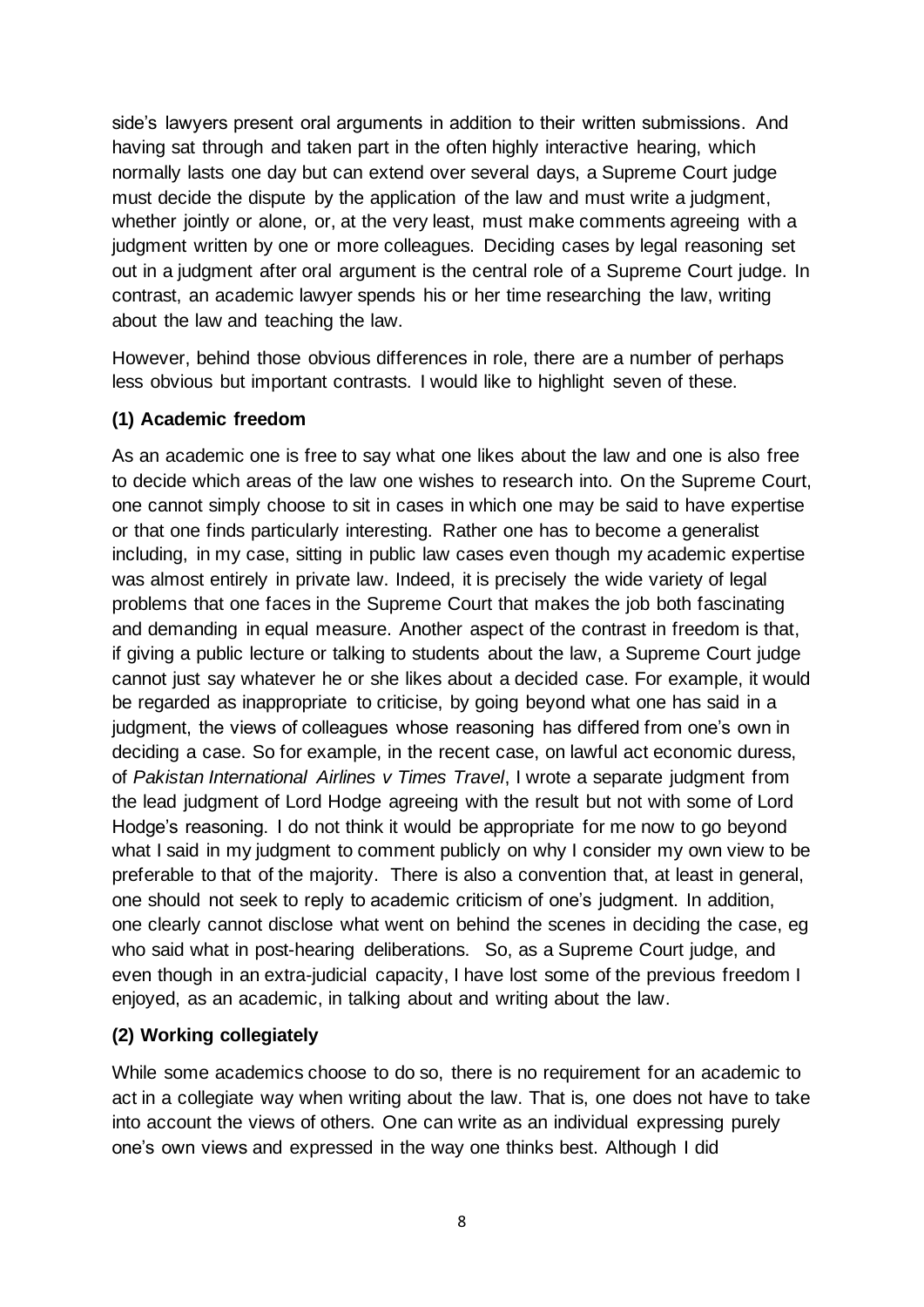occasionally co-write, almost all of my academic books and articles were written alone.

 Writing individual (substantial) judgments used to be the predominant position in the House of Lords (although there were periods when this was the exception). The disadvantage of multiple judgments, although fun for academics to analyse, is that it is sometimes difficult to work out the ratio of a decision where there are, let us say, five judgments reaching the same decision for different reasons. Not surprisingly, such uncertainty in what has been laid down by the highest court does not appeal to practitioners. The difficulties were brought home to me when hearing the case and writing the joint judgment (with Lord Sales) in *TW Logistics Ltd v Essex County Council38* which was concerned with the law on town and village greens. In so doing, it was of some importance to be clear as to the ratio of the Supreme Court decision in *R (Lewis) v Redcar and Cleveland BC (No 2).<sup>39</sup> However, that was extremely*  difficult to work out because of the number of different judgments and views expressed even though all the Justices came to the same conclusion. In any event, it is time-consuming and off-putting for a reader to have to wade through several judgments instead of a single definitive judgment.

 On the Supreme Court, the present approach therefore is one of trying, if possible, to achieve a single judgment (whether written by one judge or, increasingly common, by two or more). Although dissenting judgments are permitted, and are not discouraged in so far as a Justice feels duty-bound to dissent, the overall effect of the trend towards single judgments is that, if asked to write or contribute to the single judgment, one has a keen eye on gaining the agreement of colleagues.

#### **(3) The pressure to be correct**

 While as an academic I was always concerned to present as accurate a view of the law as possible, and I did have sleepless nights thinking that I may have failed in that respect in an article or textbook exposition, the consequences of my being wrong about the law were not as significant as the consequences of taking the law in the wrong direction on the Supreme Court. On the Supreme Court one is very conscious of the possible detrimental consequences for people of making mistakes in laying down the law and this adds a particular pressure that I never felt as an academic. Having said that, there is the huge comfort in the Supreme Court that one is not making the decision alone; and that one's draft judgment will be read and commented on by the other justices on the panel.

#### **(4) Analysing one's own methodology**

 Lord Goff made clear in his Maccabean lecture that, in deciding a case, he felt driven by the imperative of reaching the correct legal result in the instant case. That is not something that acts as a constraint on an academic who is free to express his or her view of the law without any focus on the result in any particular case. In other words, in the formulation of legal principle, the academic does not have to accommodate the decision in the instant case. Lord Goff expressed the point in the following way: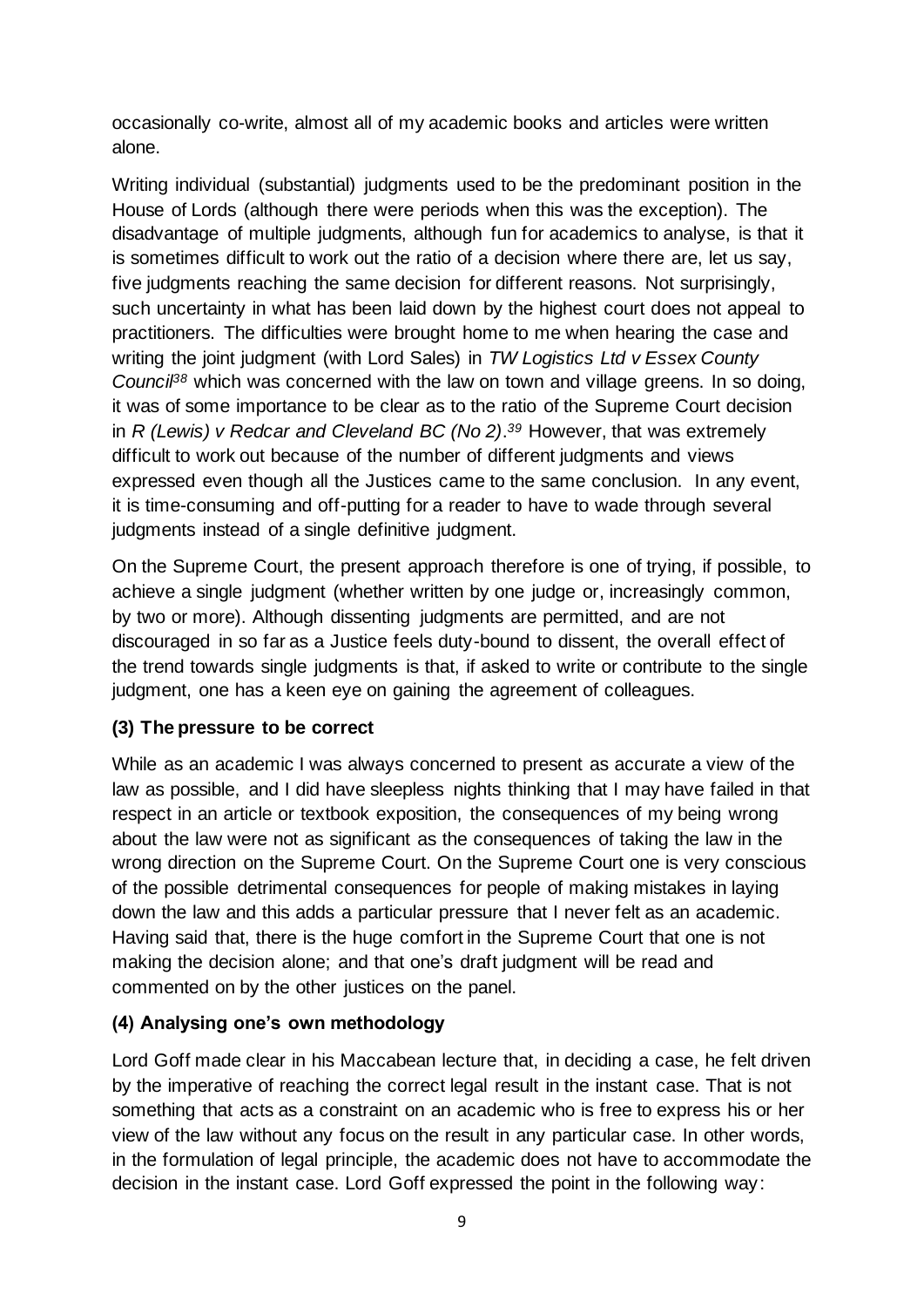"If I were asked what is the most potent influence upon a court in formulating a statement of legal principle, I would answer that in the generality of instances it is the desired result in the particular case before the court. But … when we talk about the desired result … we can do so at more than one level. … At [one] level, there is the gut reaction, often most influential. But there is a more sophisticated, lawyerly level, which consists of the perception of the just solution in legal terms, satisfying both the gut and the intellect. It is in the formulation, if necessary the adaptation, of legal principle to embrace that just solution that we can see not only the beneficial influence of facts upon the law, but also the useful impact of practical experience upon the work of practising lawyers in the development of legal principles."<sup>40</sup>

 This great passage from Lord Goff is a relatively rare example of a judge in this jurisdiction articulating how it is that they decide cases. In general, judges do not articulate and, it may be, do not seriously think about their own methodology. In contrast, academics are increasingly conscious of the need to articulate the methodology that they are adopting. While plainly an academic is not concerned at all with reaching a decision in a particular case, there are several different types of methodology that may be employed in analysing the law. For example, practical legal scholarship tends to employ what is generally referred to as an "interpretative" methodology which seeks to provide the best interpretation of the content of the law applying criteria such as fit, coherence, accessibility, practical workability, and normative [validity.41](https://validity.41)

#### **(5) The scope of the enquiry: the issues in the case and the parties' submissions**

 A further contrast between my role as a Supreme Court judge and my previous role as an academic concerns the scope of the enquiry that one is engaged in. An academic can range as far and wide as he or she likes in looking at a particular legal problem. But a Supreme Court judge not only has to decide the instant case but is also to some extent limited by the issues raised by the parties.<sup>42</sup> If a judge were to rely on a particular issue in deciding a case and that issue had not been raised by the parties and the parties had not been given the opportunity to make submissions on it, the decision would be regarded as procedurally irregular and unfair.<sup>43</sup>

 In the Supreme Court, the best-known controversy over this was in relation to Assange v Swedish Prosecution Authority,<sup>44</sup> and the ultimately unsuccessful submission by Dinah Rose QC that the Supreme Court had decided the case on an issue that she had had no opportunity to address.

 Therefore, in so far as an issue arises after (or during) the hearing that is regarded as important for the decision in the case which the parties have not dealt with, the normal practice is to ask the parties to make further submissions, in writing (or orally) after the hearing. As regards asking for additional written submissions, this occurs quite [frequently.45](https://frequently.45)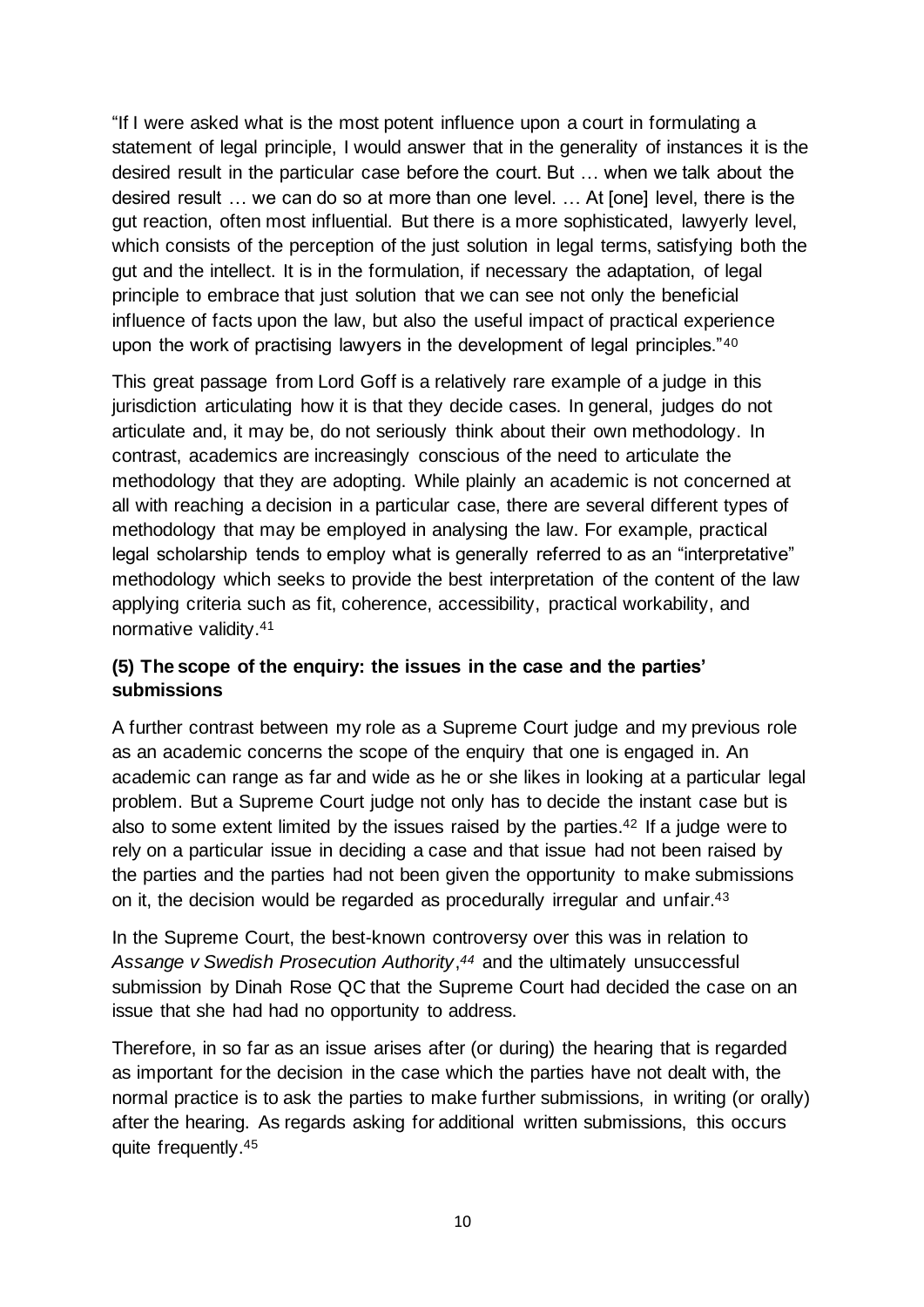In one case,<sup>46</sup> we had a striking variation of this situation where, on one of the central issues, counsel did not run what, at least at first sight, appeared to be a clear winning point. At the end of the hearing, the parties were asked by the court to make written submissions on that point but the counsel who, at first sight, would stand to benefit chose not to do so (and counsel on the other side therefore had nothing to respond to). Although this was commented on in the judgment, it was felt to be inappropriate to decide the case on an issue that neither party had chosen to deal with. This shows starkly that, in a rare case, the Supreme Court is not deciding the case according to the correct law as it sees it but is rather constrained by the submissions of counsel.

#### **(6) The relevant range of materials and information**

 Clearly an academic can take any material into account and is free to talk to anyone about his or her research. What about a Supreme Court judge? As I understand it, we too are entitled to take into account material that we consider helpful and there is no bar on us conducting our own research provided that, as has just been explained, if we are moving outside the issues raised by the parties, we give the parties the opportunity to deal with the new issue. Note also that, at least in general, there is no requirement to go back to the parties just because one has discovered a new and helpful case or article provided it falls within the issues raised by the parties.

 Is it acceptable for Supreme Court justices to talk to academic experts on the questions of law arising in a case?<sup>47</sup> Wearing my academic hat, I can confirm that this interchange has happened in the past. I can see no objection to it provided the judge avoids the specifics of the case or asking the academic for his or her view on what the correct decision should be. After all, what the judge is in effect doing is seeking the oral analysis of an academic on the law rather than reading their written analysis of the law.

#### **(7) Written style and content**

 I have elsewhere compared and contrasted the styles of writing as between a law journal article and a judgment and I will not now repeat all that I have said on that topic. However, in very general terms, one can say that the modern trend has been for the style of Supreme Court judgments to have moved some way towards the style of academic articles, in particular, by the use of headings and sub-headings. It seems surprising now that, as recently as 25 years ago, the use of headings and sub-headings in a House of Lords speech (ie judgment) was rare.

 However, there are two central features of judgment-writing, in contrast to the writing of a law article, that make judgment-writing distinctive and particularly demanding.

 First, a judgment has to be decisive. Depending on the level of court, a judgment has to make findings of fact, it has to decide what the relevant principles of law are, and it has to apply those legal principles to the facts as found. Unlike a law article, a judgment cannot, on the central questions, sit on the fence.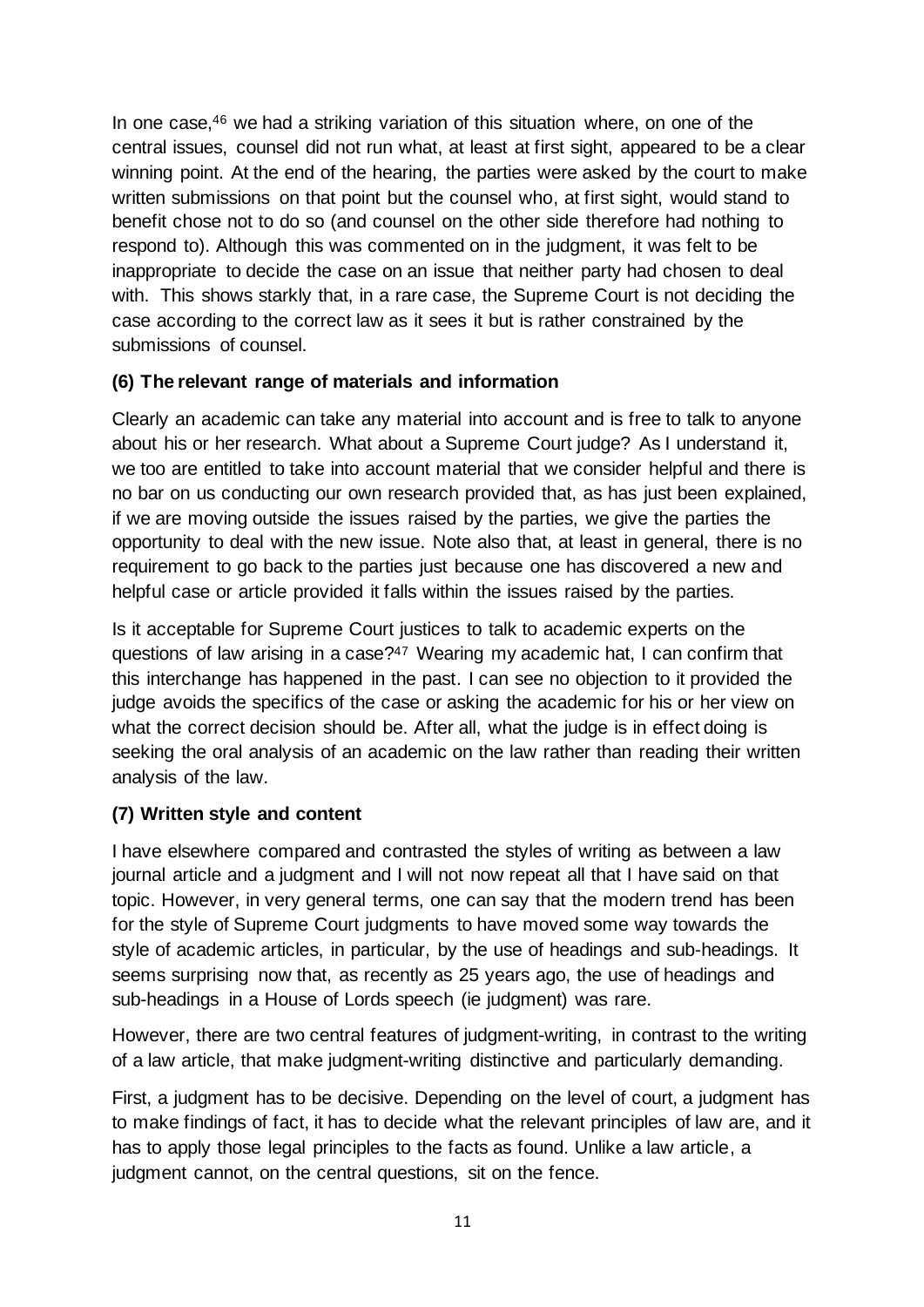Secondly, there is the view that a judgment that is unclear or not concise may contradict the rule of law. The great Lord Bingham suggested this in his book, *The Rule of Law.48* Having laid down as his first concretised element of the rule of law that 'the law must be accessible' he went on as follows:

 'The judges are quite ready to criticise the obscurity and complexity of legislation. But those who live in glass houses are ill-advised to throw stones. The length, elaboration and prolixity of some common law judgments… can in themselves have the effect of making the law to some extent inaccessible.' <sup>49</sup>

 In contrast, however obfuscating an academic article is, no-one would ever suggest that the author is undermining the rule of law.

## **4. Conclusion**

 That legal academics and judges should each respect and appreciate the work of the other is of great benefit to the understanding and development of the law. In this sense, the present relationship between academics and judges in England and Wales is in a healthy state. Not least through the work of great figures, such as Lord Goff and Peter Birks, we have come a very long way from the bad old days of 'better read when dead'. It is incumbent on all of us in the universities and in the courts to ensure that the close working relationship, founded on practical legal scholarship, continues to thrive.

 \* Justice of the Supreme Court of the United Kingdom. This lecture was given remotely (because of covid restrictions) on 25 October 2021. I would like to thank Sir Jonathan Cohenfor chairing the lecture and webinar. I would also to thank him and Lord Pannick QC, as trusteesof the Lionel Cohenlectureship, for inviting me to be the 2021 Lionel Cohen lecturer, which I regard as a great honour and privilege. The views I express are personal views and should not be taken to represent the views of the Supreme Court.

<sup>1 [1987]</sup> AC 460

 $^2$  Ibid at 488.

 3 For general examinations of this topic, see, eg, Lord Goff, *The Search for Principle* Maccabean Lecture 1983, reprinted in *The Search for Principle: Essays in Honour of Lord Goff of Chieveley* (eds Swadlingand Jones, 1999) 313; Birks, "Adjudicationand Interpretation in the CommonLaw: A Century of Change" (1994)14 Legal Studies 156; Lord Rodger, 'Judges and Academics in the United Kingdom' (2010) 29 *University of Queensland LJ* 29; Braun, "Judges and Academics: Features of a Partnership" in *Judges, Jurists and the Process of Judging* (edLee, 2011) ch 11; Lord Neuberger, "Judges and academics – ships passing in the night?" (Hamburg Lecture, 9 July 2012); Beatson, "Legal Academics: Forgotten Players or Interlopers?" in *Judge and Jurist: Essays in Memory of Lord Rodger ofEarlsferry* (eds Burrows, Johnstonand Zimmermann, 2013) 523; LordReed, "Theory and Practice"  in *Defences in Unjust Enrichment* (eds Dyson, Goudkampand Wilmot-Smith, 2016) ch 13(and see also his similar lecture "Triremes and Steamships: Scholars, Judges, and the Use of the Past" at www.supremecourt.uk/docs/speech-151030.pdf); Duxbury, Jurists and Judges: An Essay on Influence (2001). <sup>4</sup> See Duxbury, Jurists and Judges: An Essay on Influence (2001) 84-101. www.supremecourt.uk/docs/speech-151030.pdf) ; Duxbury, Jurists and Judges: An Essay on Influence (2001).<br><sup>4</sup> See Duxbury, Jurists and Judges: An Essay on Influence (2001) 84-101.<br><sup>5</sup> For examples of this being applied, see

 *Stevenson* [1932]AC 562, 567(per Lord Buckmaster). As regards the former, Kekewich J is often put forwardas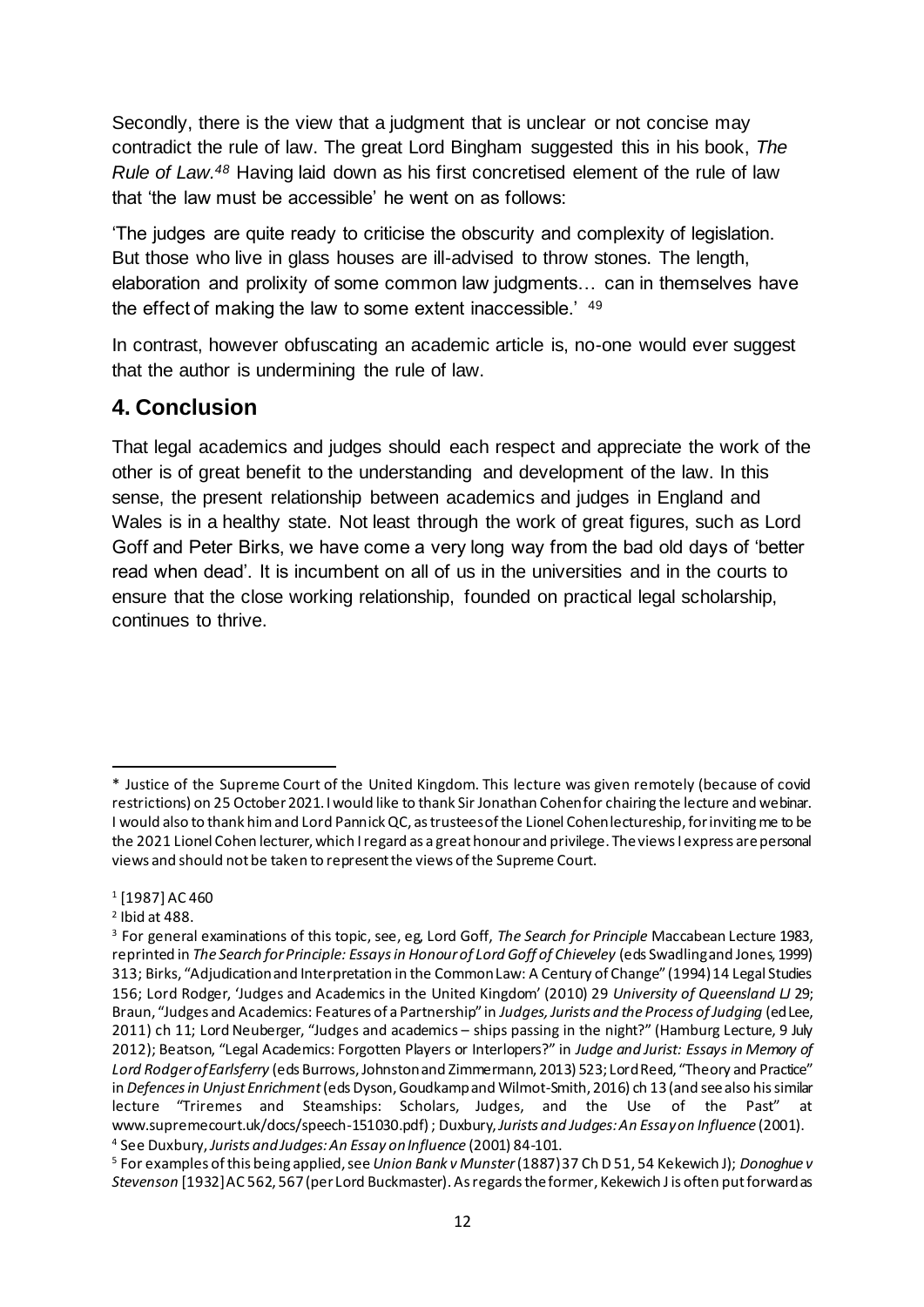the worst English judge of the 19th century: hence the submissionof counsel to the Court of Appeal in relation  to *British Motor Syndicate Ltd v JEH Andrews & Co Ltd* (1889) 16 RPC 577: 'This, my Lords, is an appeal from a decision of KekewichJ – but there are other grounds uponwhichmy client relies.'

 $^{\rm 6}$  "Adjudication and Interpretation in the Common Law: A Century of Change" (1994) 14 Legal Studies 156, 165. <sup>7</sup>"Legal Academics: Forgotten Players or Interlopers?" in *Judge and Jurist: Essays in Memory of Lord Rodger of Earlsferry (*eds Burrows, Johnston and Zimmermann, 2013) 523, 528.<br><sup>8</sup> (2001)

<sup>9</sup> Ibid at 77.

 $10$  Ihid.

 11 See Lord Goff, *The Search for Principle* Maccabean Lecture 1983, reprintedin *The Search for Principle: Essays*  in Honour of Lord Goff of Chieveley (eds Swadling and Jones, 1999) 313, 327.

<sup>12</sup> Report of the Committee on Legal Education (Cmnd 4595, 1971).

*in Honour of Lord Goff of Chieveley (*eds Swadling and Jones, 1999) 313, 327.<br><sup>12</sup> Report of the Committee on Legal Education (Cmnd 4595, 1971).<br><sup>13</sup> "The Lords and Impossible Attempts, or Quis Custodiet Ipsos Custodes?"

<sup>14</sup> [1985] AC 560.<br><sup>15</sup> [1987] AC 1.

 $16$  lbid at 23.

<sup>16</sup> Ibid at 23.<br><sup>17</sup> I am very grateful to my judicial assistant, Oliver Jackson, for carrying out this research. Although avowedly very rough and ready, his researchshows that the number of unique citations(ie citationsof different books or articles) each year in the House of Lords increased significantly from 1987 before levelling off after 2003at an average (in the House of Lords/Supreme Court) of 30-35 unique citations. The most cited law journal by some distance has been, and continues to be, the LQR. The most cited textbook is now *Bennion on Statutory*  Interpretation. For another statistical survey, but not one that presented the number of citations, see Stanton, "Use of Scholarship by the House ofLords in tort cases" in *From House of Lordsto Supreme Court – Judges, Jurists and the Process of Judging"* (edLee, 2011) ch10. This looked at the 104tort cases decidedby the House of Lords between 1990 and 2009 and examined which judges cited the most writings and which writings were most cited. between 1990 and 2009 and examined which judges cited the most writings and which writings were most cited.<br><sup>18</sup> *The Search for Principle M*accabean Lecture 1983, reprinted in *The Search for Principle: Essays in Honour o* Lord Goff of Chieveley (eds Swadling and Jones, 1999) 313, 314-315.

<sup>19</sup> [1995] 2 AC 207, 235<br><sup>20</sup> [1980] Ch 297.

<sup>21</sup> "Judges and academics - ships passing in the night?" (Hamburg Lecture, 9 July 2012).

*Lord Goff of Chieveley (*eds Swadling and Jones, 1999) 313, 314-315.<br><sup>19</sup> [1995] 2 AC 207, 235<br><sup>20</sup> [1980] Ch 297.<br><sup>21</sup> "Judges and academics – ships passing in the night?" (Hamburg Lecture, 9 July 2012).<br><sup>22</sup> Although ou academics), there is one form of research that may sometimes directlyassist the judiciary in relationto policies and that is empirical research. For this sort of research being referred to by the Supreme Court, see, eg,  *Osborn v The Parole Board* [2013] UKSC61, [2014] AC1115, at [70], [91]; *Michael v Chief Constable of South Wales Police* [2015] UKSC2, [2015] AC1732, at [184]-[185]; *R (on the application of UNISON) v Lord Chancellor*  [2017] UKSC 51, [2017] 3 WLR409, at [38]-[59] and [90]-[98]. I am most grateful to Professor Maurice Sunkin for email discussionon this point.

 <sup>23</sup>*The Search for Principle* Maccabean Lecture 1983, reprinted in *The Search for Principle: Essays in Honour of*  Lord Goff of Chieveley (eds Swadling and Jones, 1999) 313, 326-327.

<sup>23</sup> [1995] 2 AC 207, 235.

*Lord Goff of Chieveley (*eds Swadling and Jones, 1999) 313, 326-327.<br><sup>23</sup> [1995] 2 AC 207, 235.<br><sup>24</sup> For an excellent description of "doctrinal analysis" (what I am calling "practical legal scholarship") see McCrudden, "Legal Research and the Social Sciences" (2006) 122 LQR 632, 633-635.

McCrudden, "Legal Research and the Social Sciences" (2006) 122 LQR 632, 633*-*635.<br><sup>25</sup> "Judges and Academics in the United Kingdom" (2010) 29 *University of Queensland LJ* 29, 36. It is clear from the context that by the words, "how it actually operates in practice", Lord Rodger was referring to the work of the courts and practitioners. He was not making a veiled reference to law in its social context. the courts and practitioners. He was not making a veiled reference to law in its social context.<br><sup>26</sup> "Should judges be socio-legal scholars?", speechgivento the Socio-Legal Studies Association Conference

2013 (available at www.supremecourt.uk/docs/speech-130326.pdf)

2013 (available at www.supremecourt.uk/docs/speech-130326.pdf)<br><sup>27</sup> "The Growing Disjunction between Legal Education and the Legal Profession" (1992) 91 *Michigan Law Review*  34. Edwards' article stimulated 18 responses in a symposium in the (1993) 91 *Michigan Law Review*, of which perhaps the most important was R Posner, "The Deprofessionalization of Legal Teaching and Scholarship" (1993) 91 Michigan Law Review 1921.

Scholarship" (1993) 91 *Michigan Law Review* 1921.<br><sup>28</sup> Xvii.<br><sup>29</sup> (2020) 44 Melbourne University Law Review 1, 2.

30 [2020] UKSC 38, [2020] 1 WLR 4117.

31 [2021] UKSC 20, [2021] 3 WLR 81.

<sup>30</sup> [2020] UKSC 38, [2020] 1 WLR 4117.<br><sup>31</sup> [2021] UKSC 20, [2021] 3 WLR 81.<br><sup>32</sup> [2021] UKSC 21, [2021] 3 WLR 147.

33 [2020] UKSC 47, [2020] 3 WLR 1369